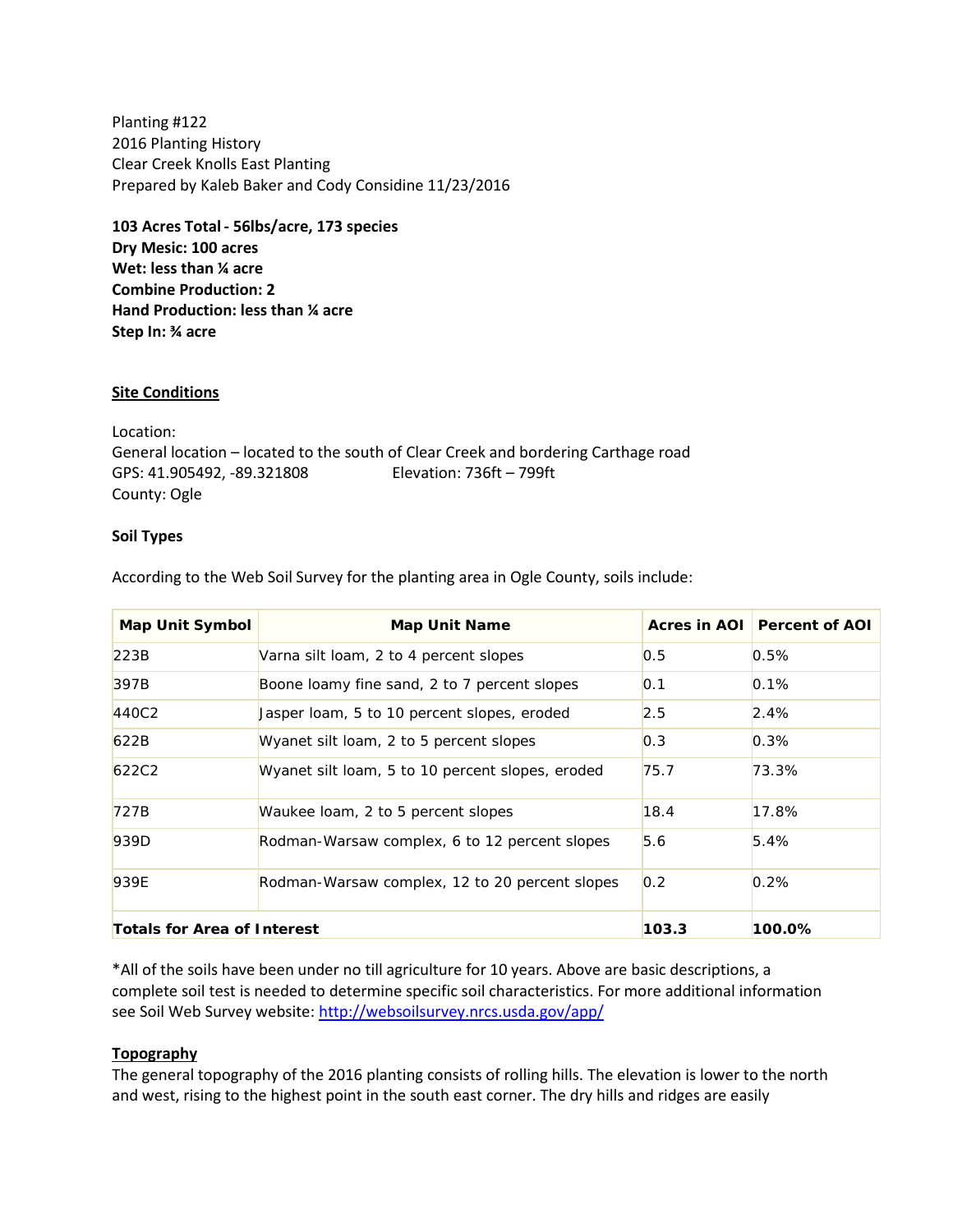distinguishable as they break up the general sloping landscape. There is an average slope of 3.5% with a maximum slope of 9.8%. There are some drainage channels between the slopes that mostly lead toward the creek. Two channels are partially fed from elevated seeps.

#### **Agricultural History**

The 103-acre planting was in a low diversity (smooth brome) CRP contract for 20 years prior to being converted to row crops. The planting site was converted to no-till row crops to preserve the soil ecosystem since it had not been tilled for 20 years prior. Corn and soy bean have been the main crops. The site was no-tilled farmed since 2008. In 2016, the southern half (40 acres) of the 2016 crop was soy beans while the northern half was corn.

#### **Site Preparations**

The crops were harvested in mid-October. The 2016 season was very wet throughout the whole year, only beginning to dry in October. The temperatures stayed warm (highs in the mid 60's) until after planting.

On November 9<sup>th</sup>, the corn stumble was burned. The square ruderal, non-row cropped island in the center of the planting and the triangular ruderal, non-row cropped island bordering the planting did not burn well.

The fields were not disked in order to maintain the previously established soil communities. That decision was determined after consulting with Sara Baer at SIU. Two small, heavily eroded ruts were tilled to smooth them out.

Cody harrowed both the corn and bean fields, being sure to only go over the bean field once in order to prevent the bean stubble from clumping. In years past harrowing bean stubble created large clumping. This year the bean stubble did not clump as badly. I drove faster, about 18 mph.

I am glad we didn't till the fields to maintain the soil communities. However, after planting, I see that it would have been nice to lightly disk in order to establish better seed-soil contact. Strong winds easily blow away the seed with such little contact. Knowing that bean stubble does not burn, I am curious as to how the lack of ash influences germination rates. However, the stubble holds the planted seed to down and hides it from the birds. It will also be interesting to see the differences, if any, between the burned corn stubble and the unburned bean fields.

#### **Planting the seed**

**Weather:** The winds were variable from 5 to 20mph, depending on the day. It did stay dry during planting and prep.

The entire area was seeded using three broadcast seeders pulled by Katie McBride, Shanon Hankin, and Kaleb Baker in the Silver, White, and Blue trucks. Some of the smaller mixes were either hand seeded or seeded using the pendulum seeder.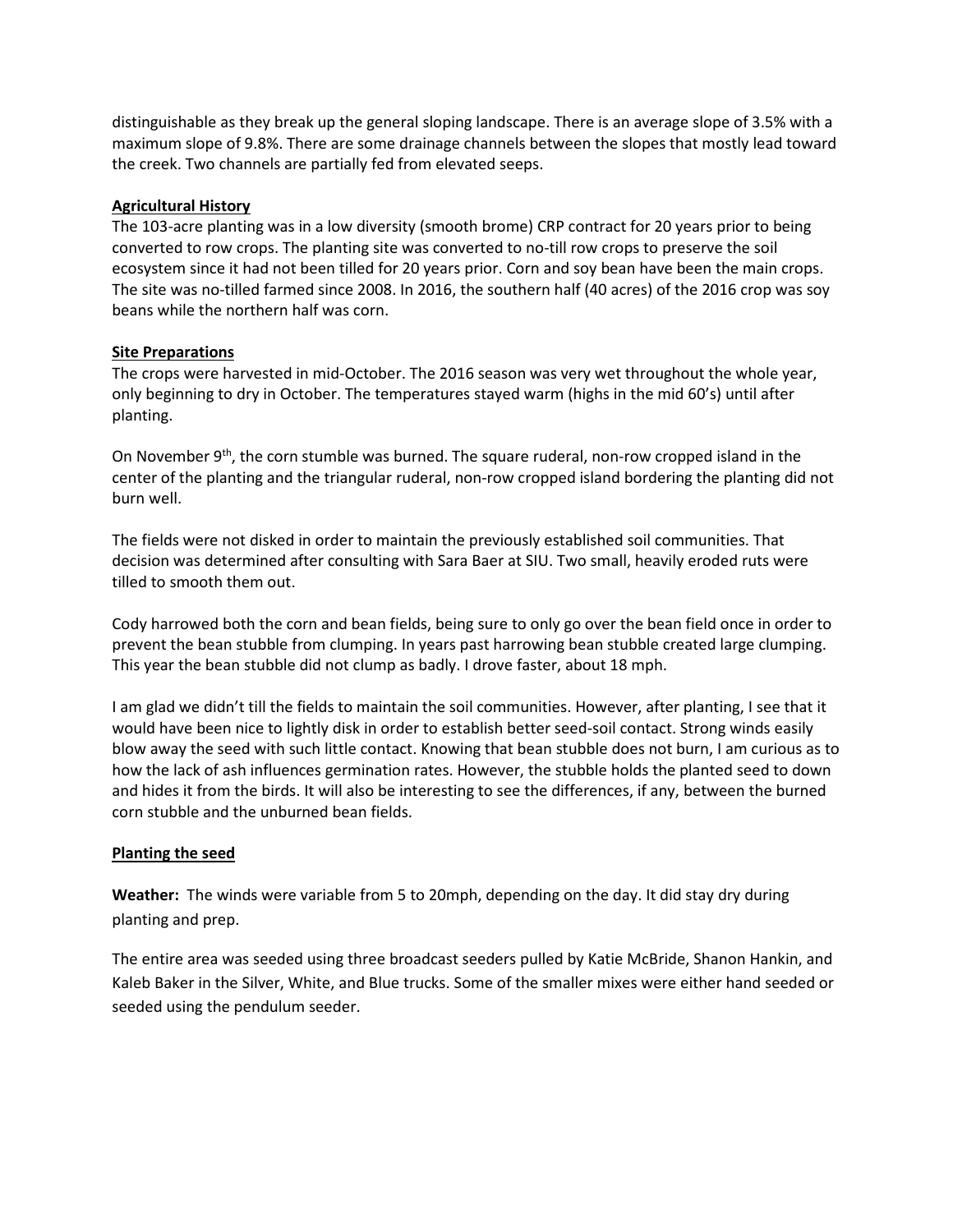## **Dry Mesic**

The dry mesic area was split into two sections: the corn and soybean field, which divided the area roughly in half with a north and south section. All areas were planted by Katie McBride, Shanon Hankin, and Kaleb Baker.

Soybean field (~50 acres) – The first pass was completed driving east-west transects and then the second pass with north-south transects. All seeders were set to full open except Katie's which was set to ¾ open. The perimeter 15-20ft was used as a turn-around area, knowing it would be planted with Canada Rye in the future. Two east and west passes warranted another 1.5 barrels to be added to each seeder, so the brown truck and cattle trailer full of seed were left on one side of the field as a refill station. For the north-south transects, more back and forth travel to the brown truck was needed for refilling. The blue truck could only carry 6 refill barrels as white and silver had pumper units in the back. This lead to more seed planted where we drove back and forth to the brown truck. The cones were used on the second pass since it was harder to see our tracks as the bean stubble was already packed down from the first pass. After both the soybean and the corn field was planted, a third pass was done were it was thought to be needed. Planting took about 1.5 days.

Corn Field (~50 acres) - The first pass was completed driving east-west, following the corn rows. All seeders were set in the same position as the soybean field. The second pass was harder for the northsouth transects due to the irregular shape of the plot, the islands of production areas, the islands of wetland, and the islands of undisturbed, ruderal prairie. Cones were used on the second pass since the corn rows went perpendicular to the transects. Otherwise it was similar to the soybean field in terms of refilling. A third pass was done where it was thought to be beneficial. Planting took about 2 days.

#### **Wet**

Wet (less than  $\frac{1}{4}$  acre) – Several wet species were planted in the elevated wet seep polygons. Sedges were already growing in these two spots despite many years of row crop. These areas were hand seeded by Katie McBride, Kirk Hallowell, and Kaleb Baker. These spots stayed wet despite not receiving rain for a couple of weeks. We put down 1.5 barrels of seed into these areas; they were seeded heavily. The wind was strong on the day of planting, so the seed may have spread further than the polygons show.

## **Combine Production (3 plots) – 2 acres**

3 plots were step measured out to be a 1 acre and 2 ½ acres. Cody planted the three plots using the pendulum seeder. One acre was used for Echinacea palida, one half acre for Prairie Brome, and one half acre for a combination of white and purple prairie clover. Nothing else was planted in these plots to allow us to combine the entire area in the future, collecting a single species easily and quickly.

## **Hand Production (1 hill top) – ¾ acre**

A circle was flagged off before planting the general area with dry mesic mix. Individual species were hand planted in rows, using the corn rows to guide the planting. It was incredibly windy, so the rows will likely fade into one another. The hand production area was planted in hopes of being able to more easily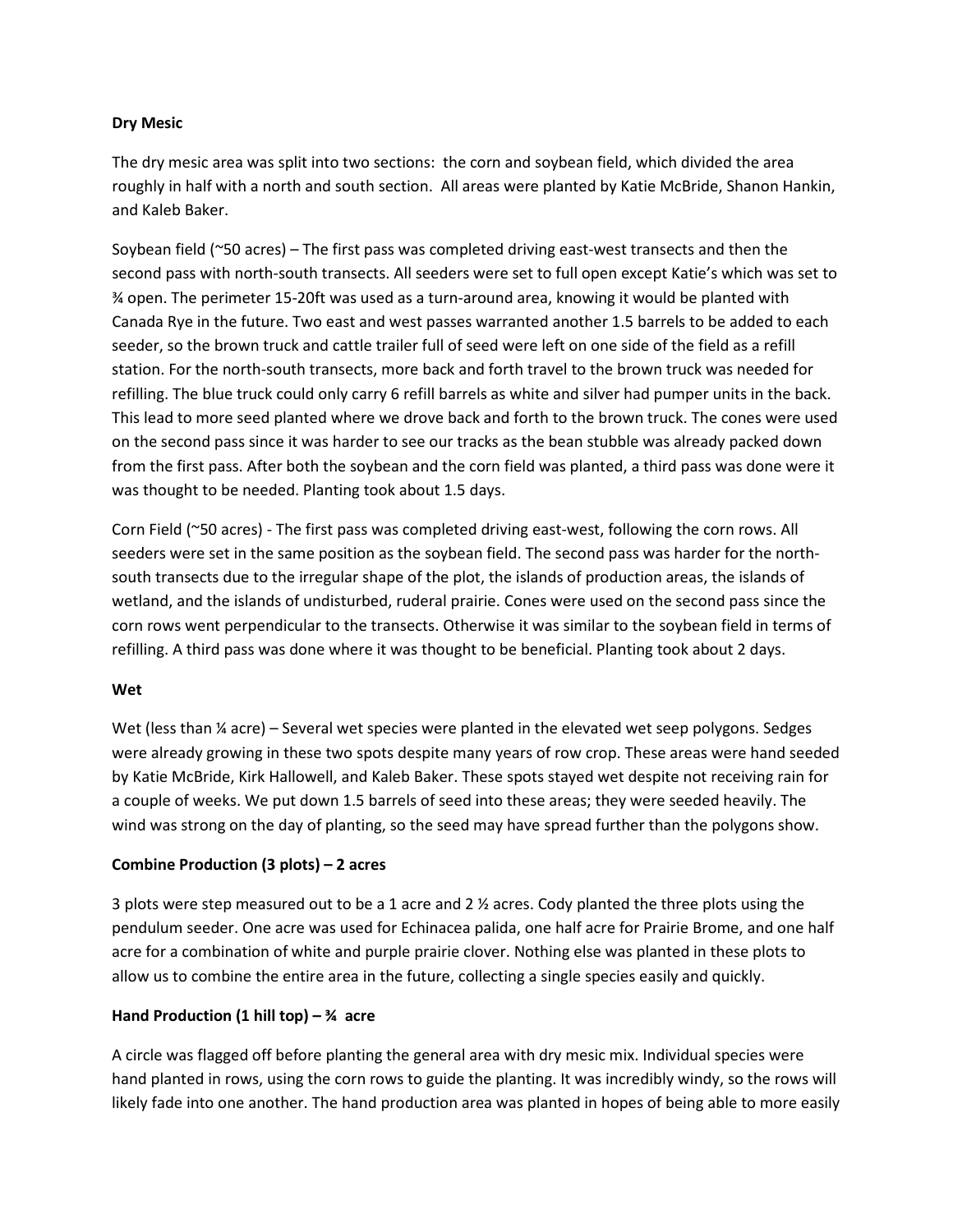collect some more time consuming species and as a test to see if this type of setup would work for future, larger production areas. Only about half of the seed that was initially set aside for this project was used, so the rest was added to the step-in mix. The extra nodding onion was planted on the north side of the triangular ruderal area. Katie McBride, Kirk Hallowell, and Kaleb Baker performed the planting.

# **Step In (2 hill tops) – ¾ acre**

There were 2.5 barrels of "step in" which quickly became a hill top mix. Two sandy/rocky hill tops were chosen and Kaleb planted them with the pendulum seeder while dragging the harrow. The step in mix areas had already been planted with the dry mesic mix. It was planted on a very windy day therefore multiple passes were made. The harrow made it easier to see what had been planted.

The hill farthest to the east was planted doing east west transects partially down the slopes. A second pass was made doing concentric circles about 1/3 of the way down the slopes. The hill more to the north and west was planted driving concentric circles about 1/3 of the way down the slopes as well. The last of the step in mix was planted by driving chaotically over the remaining ridge tops to increase the area available to those species.

# **Echinacea Mix (along ridges)**

Katie McBride, Kirk Hallowell, and Kaleb Baker planted a combined Echinacea mix along the top third of the ridges using the three broadcast seeders pulled behind three trucks. This was done to help make the ridges look nice. After the first pass along most of the ridges with all three trucks, Katie and Kirk drove around chaotically to plant the rest of the mix, focusing on but not sticking to the upper ridges. A total of about 15 barrels were planted in such a fashion.

# **Canada Rye Border**

A Canada Rye border was planted around the entire planting except where the 2016 planting meets the 2015 planting. Katie McBride, Shanon Hankin, and Kaleb Baker drove three trucks, side by side, around 4 times, using 12 barrels of Canada Rye.

# **Prairie Brome and Prairie Wedge Grass**

After planting, we received 2 more polys of prairie brome and another 5 lbs of prairie wedge grass from Ace at Boone County. Using the pendulum seeder, Kaleb Baker planted the grassed waterways with that mixture.

# **Planting Mixes**

One main mix was made for the majority of the 2016 Clear Creek Planting. They were mostly dry to dry mesic species; however, some mesic species were added as well. A number of new species were added to the preserve this year through seed trade and kind donations from Ace Minson in Boone County. Having mostly one soil type to pick seed for simplified the task of both picking and mixing the seed. The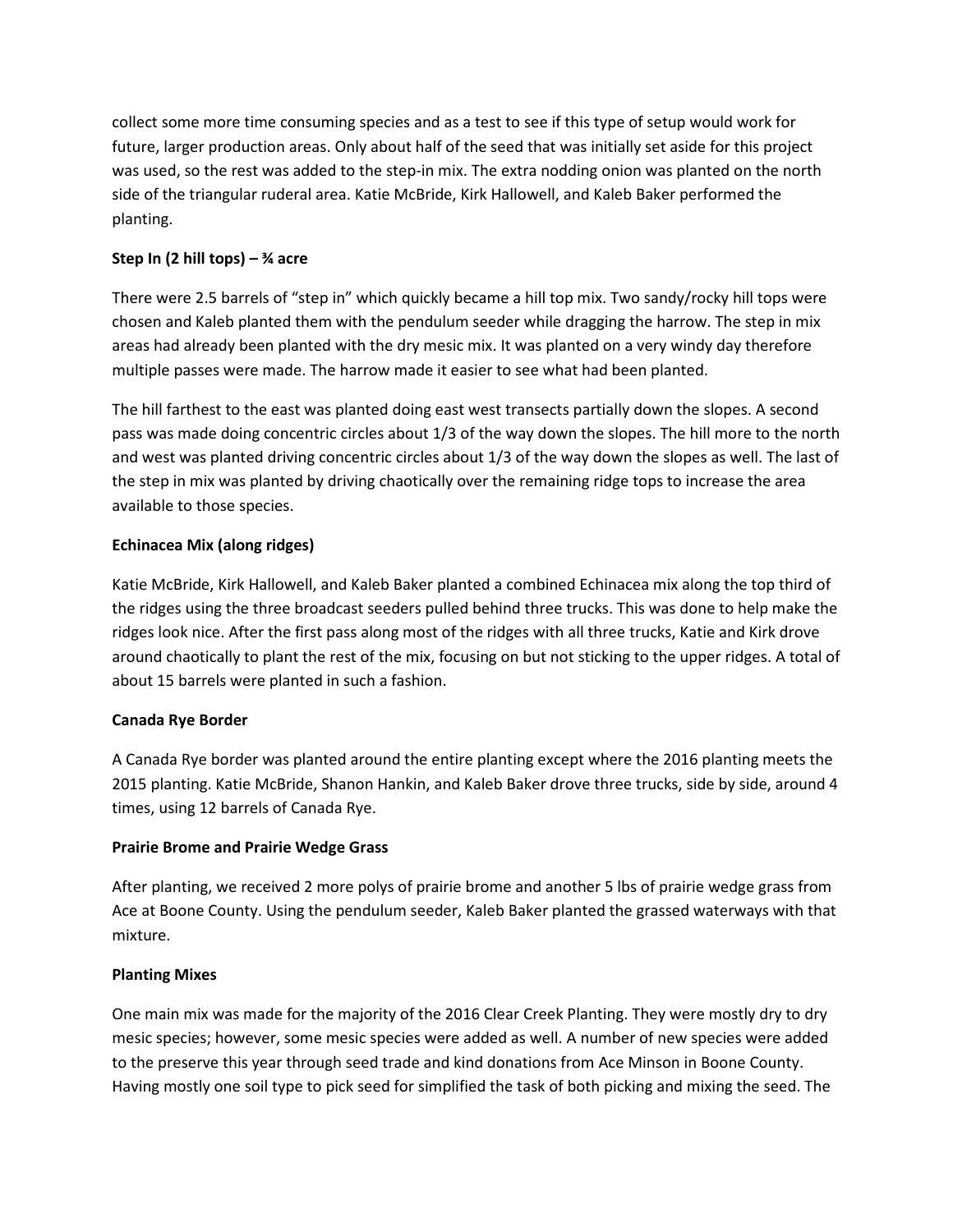total species richness was similar to that of previous years for this soil type. The main focus this year was collecting enough seed to plant 100 acres while maintaining a relatively high amount of diversity. A secondary goal was to build an area easily allowing future crews to continue planting large acreages. The dry mix was planted at 56lbs/acre not including the Echinacea mix. The wetlands were planted at 72lbs/acre and the step in addition was planted at 103lbs/acre. The combine production clovers were planted at 92lbs/acre, the Echinacea at 35lbs/acre, and the prairie brome at 46lbs/acre.

**Species Richness Dry Mesic: 93 Step In: 57 Hand Production: 10 Wet: 25 Total Species for Planting: 173**

|                                 |                                 | <b>Dry</b><br>Mesic -<br>100<br>acres | Step-<br>In $3/4$<br>acre | <b>Combine</b><br><b>Production</b> | Hand<br><b>Production</b> | Wet   |
|---------------------------------|---------------------------------|---------------------------------------|---------------------------|-------------------------------------|---------------------------|-------|
| <b>SCIENTIFIC NAME</b>          | <b>COMMON NAME</b>              | lbs/acre                              | <b>Total</b><br>Ibs       | total lbs.                          | total lbs.                | lbs.  |
| Agastache scrophulariaefolia    | Purple Giant Hyssop             | 0.000                                 | 0.000                     |                                     |                           |       |
| Agrimonia parviflora            | Swamp Agrimony                  | 0.000                                 |                           |                                     |                           | 1.375 |
| Agalinis tenuifolia             | Slender False foxglove          | 0.000                                 |                           |                                     |                           | 0.950 |
| Agrostis hymenalis              | <b>Tickle Grass</b>             | 0.000                                 | 0.700                     |                                     |                           |       |
| Allium cernuum                  | Nodding Wild Onion              | 0.030                                 |                           |                                     | 2.000                     |       |
| Amorpha canescens               | Leadplant                       | 0.372                                 |                           |                                     |                           |       |
| Andropogon gerardii             | Big Bluestem; Turkeyfoot        | 0.000                                 |                           |                                     |                           |       |
| Anemone canadensis              | Meadow Anemone                  | 0.000                                 |                           |                                     |                           | 0.500 |
| Anemone cylindrica              | Thimbleweed                     | 0.233                                 |                           |                                     |                           |       |
| Antennaria neglecta             | Field Cat's Foot                | 0.000                                 |                           |                                     |                           |       |
| Antennaria plantaginifolia      | <b>Pussy Toes (Everlasting)</b> | 0.148                                 |                           |                                     |                           |       |
| Aristida longiseta              | 3 Awn Grass                     | 0.000                                 | 1.100                     |                                     |                           |       |
| Artemisia caudata (campestris)  | Beach Wormwood                  | 0.571                                 |                           |                                     |                           |       |
| Asclepias incarnata             | Swamp Milkweed                  | 0.000                                 |                           |                                     |                           | 0.010 |
| Asclepias syriaca               | Common Milkweed                 | 0.001                                 |                           |                                     |                           |       |
| Asclepias verticillata          | Whorled Milkweed                | 0.013                                 |                           |                                     |                           |       |
| Aster azureus (oolentangiensis) | Sky-blue Aster                  | 0.000                                 |                           |                                     |                           |       |
| Aster ericoides (prostratus)    | <b>Heath Aster</b>              | 0.043                                 |                           |                                     |                           |       |
| Aster laevis                    | Smooth (Blue) Aster             | 0.000                                 |                           |                                     |                           |       |
| Aster linariifolius             | Stiff Aster (Flax-Leaved)       | 0.104                                 |                           |                                     |                           |       |
| Aster novae-angliae             | New England Aster               | 0.035                                 |                           |                                     |                           |       |
| Aster oblongifolius             | <b>Aromatic Aster</b>           | 0.000                                 | 2.200                     |                                     |                           |       |
| Aster ptarmicoides              | White Aster (Stiff Aster)       | 0.000                                 | 0.375                     |                                     |                           |       |
| Aster sericeus                  | Silky Aster                     | 0.000                                 | 4.000                     |                                     |                           |       |
| Astragalus canadensis           | Canadian Milk Vetch             | 0.072                                 |                           |                                     |                           |       |
| Baptisia leucantha              | White Wild Indigo               | 5.453                                 |                           |                                     |                           |       |
| Baptisia leucophaea             | Cream Wild Indigo               | 0.000                                 | 9.300                     |                                     | 2.000                     |       |
| Blephili ciliata                | Downy Wood Mint                 | 0.000                                 | 0.063                     |                                     |                           |       |
| Bouteloua curtipendula          | Side-Oats Grama                 | 0.082                                 |                           |                                     |                           |       |
| Bouteloua hirsuta               | Hairy Grama                     | 0.000                                 | 0.200                     |                                     |                           |       |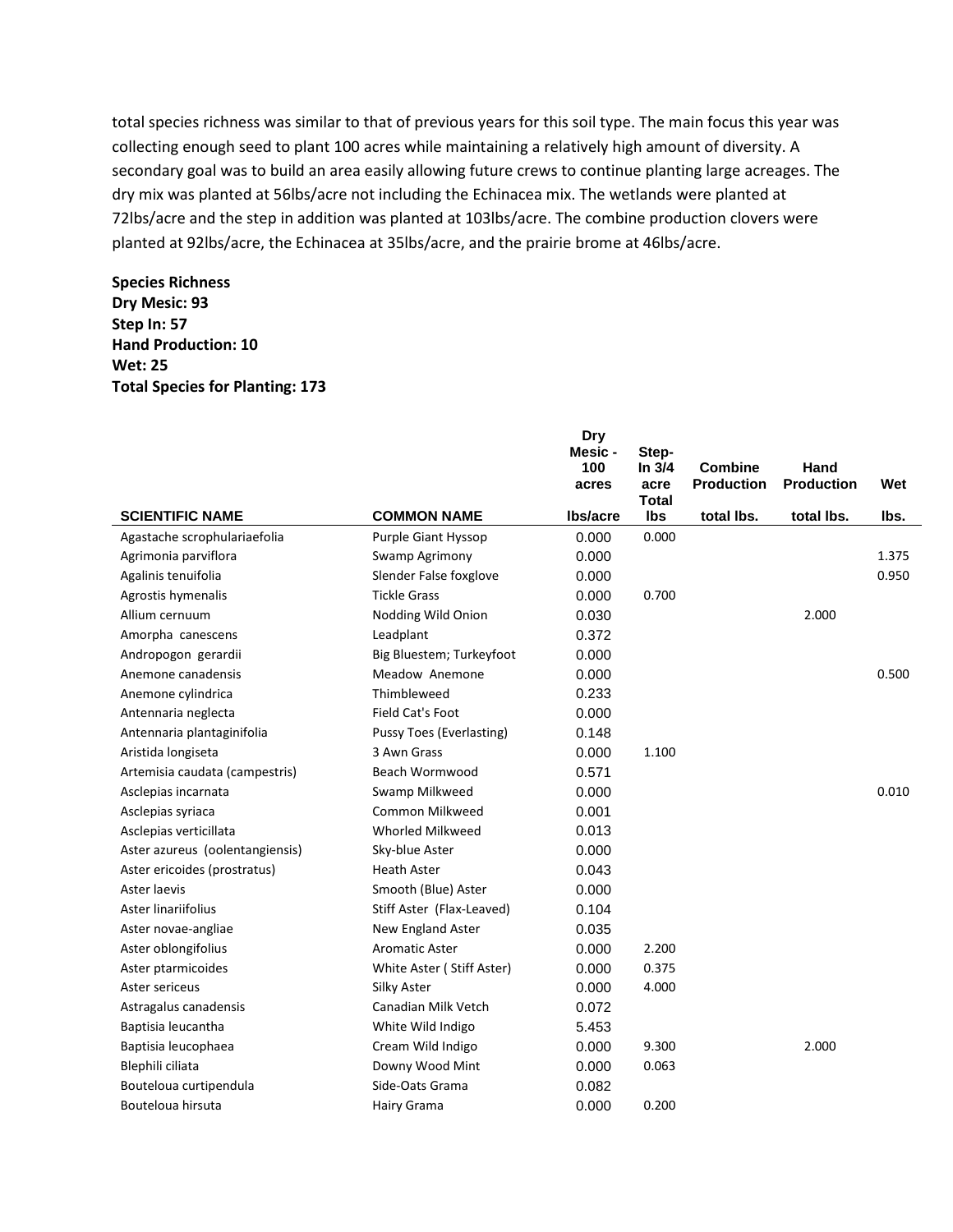| Brachyelytrum erectum               | Long Awned Wood Grass                         | 0.000 |        |        |       |       |
|-------------------------------------|-----------------------------------------------|-------|--------|--------|-------|-------|
| Bromus kalmii                       | Prairie brome                                 | 0.392 |        | 23.000 |       |       |
| Cacalia atriplicifolia              | Pale Indian Plantain                          | 0.095 |        |        |       |       |
| Cacalia muhlenbergii                | Great Indian Plantain                         | 0.003 |        |        |       |       |
| Cacalia plantaginea (tuberosa)      | Indian Plantain                               | 0.000 |        |        |       | 1.000 |
| Calamagrostis canadensis            | <b>Blue Joint Grass</b>                       | 0.000 |        |        |       | 7.100 |
| Camassia scilloides                 | Wild Hyacinth                                 | 0.000 | 0.010  |        |       |       |
| Carex bicknellii                    | Copper-shouldered oval Sedge                  | 0.241 |        |        |       |       |
| Carex buxbaumii                     | Buxbaum's Sedge<br>Sand Bracted Sedge         | 0.000 |        |        |       | 0.063 |
| Carex muhlenbergii (enervis)        | (Muhlenberg's)                                | 0.026 |        |        |       |       |
| Cassia fasciculata                  | Partridge Pea                                 | 0.023 |        |        |       |       |
| Castilleja sessiliflora **          | Downy Yellow Painted Cup                      | 0.000 | 23.400 |        | 1.500 |       |
| Ceanothus americanus                | New Jersey Tea                                | 0.000 | 7.500  |        | 2.000 |       |
| Cephalanthus occidentalus           | <b>Buttonbush</b>                             | 0.000 |        |        |       | 0.900 |
| Chrysopsis camporum (Heterotheca)   | Golden Prairie Aster                          | 0.000 | 1.950  |        |       |       |
| Cirsium hillii *** (pumilum)        | Hill's Thistle                                | 0.000 | 0.250  |        |       |       |
| Coreopsis lanceolata                | Sand Coreopsis                                | 0.115 |        |        |       |       |
| Coreopsis palmata                   | Prairie Coreopsis                             | 0.318 | 0.625  |        |       |       |
| Coreopsis tripteris                 | <b>Tall Coreopsis</b>                         | 0.699 |        |        |       |       |
| Cyperus filiculmis                  | Slender Sand Sedge                            | 0.000 | 0.438  |        |       |       |
| Danthonia spictata                  | Poverty Oat Grass                             | 0.000 |        |        | 1.050 |       |
| Desmodium canadense                 | Showy Tick Trefoil                            | 0.000 |        |        |       |       |
| Desmodium illinoense                | III. Tick Trefoil                             | 0.071 |        |        |       |       |
| Dodecatheon meadia                  | <b>Shooting Star</b>                          | 0.111 |        |        |       |       |
| Echinacea pallida                   | Pale Purple Coneflower                        | 2.656 |        | 35.000 |       |       |
| Elymus canadensis                   | Prairie Wild Rye                              | 3.072 |        |        |       |       |
| Elymus villosus                     | Silky Wild Rye                                | 0.000 |        |        |       |       |
| Eragrostis spectabilis              | Purple Love Grass                             | 0.012 |        |        |       |       |
| Erechtites hieracifolia             | Fireweed                                      | 0.000 |        |        |       | 5.000 |
| Erigeron strigosus                  | Daisy Fleabane                                | 0.039 |        |        |       |       |
| Eryngium yuccifolium                | Rattlesnake Master                            | 0.565 |        |        |       |       |
| Eupatorium altissimum               | <b>Tall Boneset</b>                           | 0.192 |        |        |       |       |
| Eupatorium maculatum                | Spotted Joe Pye Weed                          | 0.000 |        |        |       | 9.700 |
| Eupatorium perfoliatum              | <b>Boneset</b>                                | 0.166 |        |        |       |       |
| Eupatorium purpureum                | Purple Joe-Pye Weed                           | 0.000 |        |        |       |       |
| Euphorbia corollata                 | <b>Flowering Spurge</b>                       | 0.334 |        |        |       |       |
| Festuca obtusa (subverticillata)    | <b>Nodding Fescue</b>                         | 0.000 |        |        |       |       |
| Gaura biennis pitcheri (longiflora) | Common Gaura                                  | 0.074 |        |        |       |       |
| Gentiana (alba) flavida             | Cream Gentian                                 | 0.105 |        |        |       |       |
| Gentiana (Gentianopsis) crinita     | <b>Fringed Gentian</b>                        | 0.000 |        |        |       | 0.125 |
| Gentiana andrewsii                  | Bottle (or Closed) Gentian                    | 0.000 |        |        |       | 0.050 |
| Gentiana purberulenta               | Prairie Gentian                               | 0.000 | 0.300  |        |       |       |
| Gentianella quinquefolia            | <b>Stiff Gentian</b>                          | 0.000 | 0.063  |        |       |       |
|                                     | Prairie Smoke (Long-plumed                    |       |        |        |       |       |
| Geum triflorum                      | Purple Avens)<br>Sweet Everlasting (Old-Field | 0.000 | 0.010  |        |       |       |
| Gnaphalium obtusifolium             | Balsam)                                       | 0.097 |        |        |       |       |
| Habenaria leucophea                 | E. Prairie Fringed Orchid                     | 0.000 |        |        |       |       |
| Helenium autumnale                  | Sneezeweed                                    | 0.000 |        |        |       | 3.000 |
| Helianthemum bicknellii             | Rock Rose                                     | 0.000 |        |        |       |       |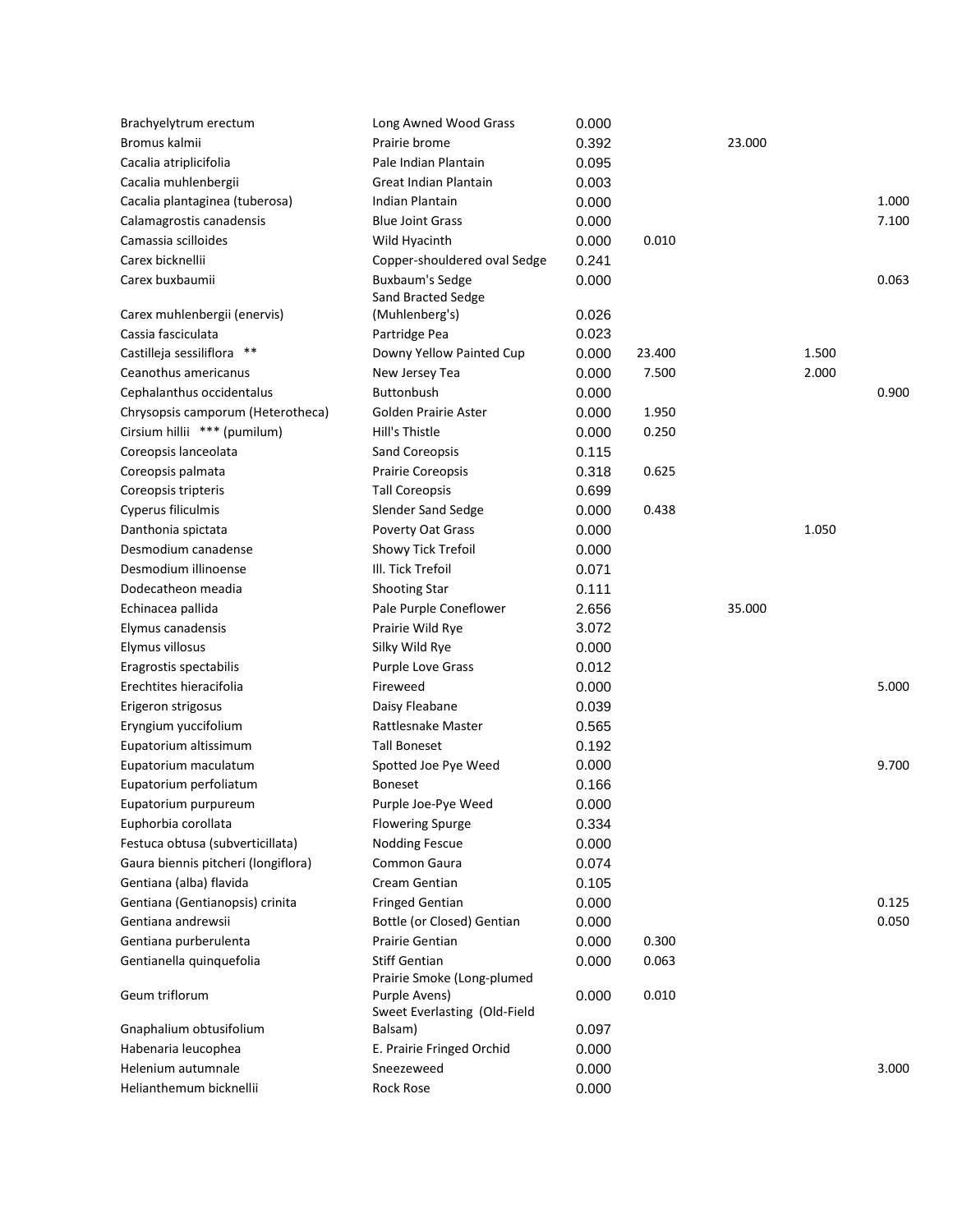|                                       | Common Rockrose                                          |       |        |       |        |
|---------------------------------------|----------------------------------------------------------|-------|--------|-------|--------|
| Helianthemum canadense                | (Frostweed)                                              | 0.000 | 10.150 |       |        |
| <b>Helianthus occidentalis</b>        | Western Sunflower; Naked S.                              | 0.506 |        |       |        |
| Helianthus rigidus (laetiflorus)      | <b>Prairie Sunflower</b>                                 | 0.026 | 0.375  |       |        |
| Heliopsis helianthoides               | False Sunflower; " Ox-eye "                              | 0.073 |        |       |        |
| Heuchera richardsonii grayana         | Rough Heuchera; Alum root                                | 0.000 | 0.375  | 0.500 |        |
| Hieracium gronovii                    | Hairy Hawkweed                                           | 0.000 | 0.550  |       |        |
| Houstonia (Hedyotis) longifolia       |                                                          |       |        |       |        |
| (canadense)                           | Long-Leaved Bluets                                       | 0.001 | 0.125  |       |        |
| Hypericum pyramidatum                 | Great St. Johnswort                                      | 0.000 |        |       | 4.250  |
| Hypoxis hirsuta                       | <b>Yellow Star Grass</b>                                 | 0.000 | 0.010  |       |        |
| Hystrix patula (Elymus hystrix)       | <b>Bottlebrush Grass</b>                                 | 0.000 |        |       |        |
| Isanthus (Trichostema) brachiatus (m) | False Pennyroyal                                         | 0.000 | 0.050  |       |        |
| Juncus greenei                        | Greene's Rush                                            | 0.073 | 2.300  | 1.000 |        |
| Juncus tenuis                         | Path Rush                                                | 0.029 |        |       |        |
| Koeleria cristata (macrantha)         | <b>Prairie June Grass</b><br>Two-flowered Cynthia (False | 0.797 |        |       |        |
| Krigia biflora                        | Dandelion)                                               | 0.000 |        |       |        |
| Krigia virginica                      | <b>Dwarf Dandelion</b>                                   | 0.000 |        |       |        |
| Kuhnia eupatoroides                   | <b>False Boneset</b>                                     | 0.094 |        |       |        |
| Lechea stricta                        | <b>Bushy Pinweed</b>                                     | 0.000 | 0.938  |       |        |
| Lechea tenuifolia                     | Slender-Leaved Pinweed                                   | 0.000 | 0.800  |       |        |
| Lespedeza capitata --                 | Round-headed Bush Clover                                 | 0.329 |        |       |        |
| Lespedeza leptostachya ****           | Prairie Bush Clover                                      | 0.000 |        |       |        |
|                                       | Rough Blazing-star (Rough                                |       |        |       |        |
| Liatris aspera                        | Gayfeather)                                              | 0.313 |        |       |        |
| Liatris cylindracea                   | Dwarf Blazingstar                                        | 0.000 | 0.375  |       |        |
|                                       | Tall Gayfeather; Prairie Blazing                         |       |        |       |        |
| Liatris pycnostachya                  | Star                                                     | 0.850 |        |       | 14.400 |
| Lilium michiganense                   | Turk's Cap lily                                          | 0.000 |        |       | 0.060  |
| Lilium philadephicum andinum          | Prairie Lily; Wood Lily;<br>Western Lily                 | 0.000 | 1.000  |       |        |
| Linum sulcatum                        | Groved Yellow Flax                                       | 0.000 | 0.150  |       |        |
|                                       |                                                          |       | 0.650  |       |        |
| Lithospermum canescens                | Hoary Puccoon<br>Fringed (Narrow-leaved)                 | 0.000 |        |       |        |
| Lithospermum incisum                  | Puccoon                                                  | 0.000 | 1.400  |       |        |
| Lobelia cardinalis                    | <b>Cardinal Flower</b>                                   | 0.000 |        |       |        |
| Lobelia inflata                       | Indian Tobacco                                           | 0.001 |        |       |        |
| Lobelia siphilitica                   | Great Lobelia                                            | 0.000 |        |       | 3.125  |
| Lobelia spicata                       | Pale-spike Lobelia                                       | 0.000 | 0.450  |       |        |
| Lupinus perennis                      | Wild Lupine                                              | 0.019 |        |       |        |
| Monarda fistulosa                     | Wild Bergamot                                            | 0.108 |        |       |        |
| Monarda punctata villicualis          | Horse Mint                                               | 0.287 |        |       |        |
| Napaea dioica                         | <b>Glade Mallow</b>                                      | 0.004 |        |       |        |
| Oenothera biennis canescens           | <b>Common Evening Primrose</b>                           | 0.000 |        |       |        |
| Oenothera clelandii (rhombipetala)    | Sand Evening Primrose                                    | 0.102 |        |       |        |
| Onosmodium bejariense hispidissimum   | Softhair Marbleseed                                      | 0.000 | 1.000  |       |        |
| Onosmodium hispidissimum              | Marbleseed                                               | 0.066 |        |       | 3.400  |
| Oxalis violacea                       | Violet Wood-sorrel                                       | 0.000 | 0.200  |       |        |
| Panicum leibergii                     | <b>Prairie Panic Grass</b>                               | 0.000 |        |       |        |
| Panicum oligosanthes scribneria       | Scribner's Panic Grass                                   | 0.019 | 1.375  |       |        |
| Panicum virgatum                      | Prairie Switch Grass                                     | 0.000 |        |       |        |
| Parthenium integrifolium              | Wild Quinine (Feverfew)                                  |       |        |       |        |
|                                       |                                                          | 2.549 |        |       |        |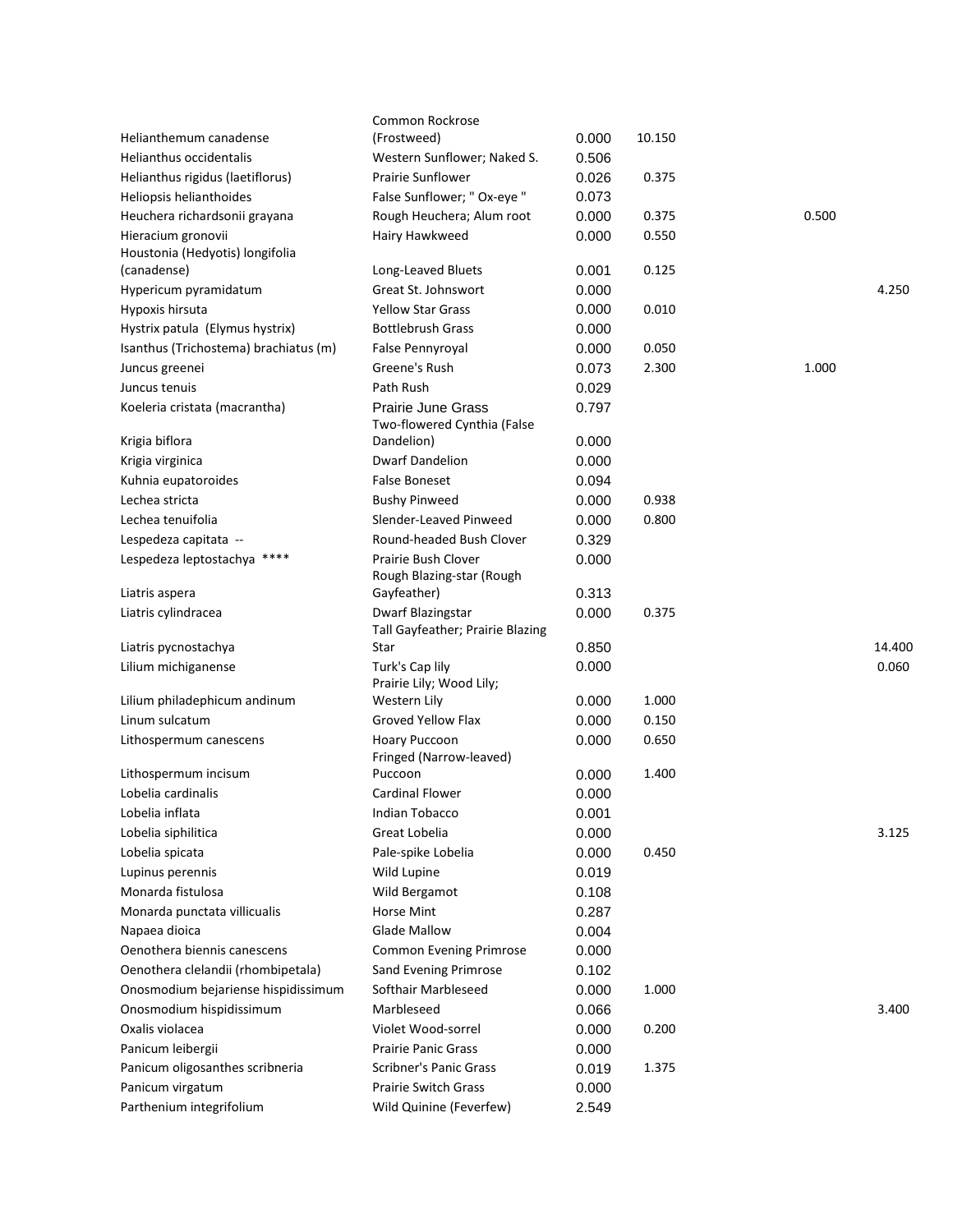| Pedicularis canadensis                     | Wood Betony<br>Fen (Swamp) Betony; | 0.029 |        |        |       | 3.450 |
|--------------------------------------------|------------------------------------|-------|--------|--------|-------|-------|
| Pedicularis lancelota                      | Lousewort                          | 0.000 |        |        |       | 3.000 |
| Penstemon digitalis                        | Foxglove Beardtongue               | 0.376 |        |        |       |       |
| Penstemon grandiflorus                     | Large Flowered Beardtongue         | 0.000 | 0.200  |        |       |       |
| Penstemon hirsutus                         | Hairy Beard tongue                 | 0.197 |        |        |       |       |
| Petalostemum (Dalea) candidum              | White Prairie Clover               | 0.686 |        | 19.000 |       |       |
| Petalostemum (Dalea) purpureum             | Purple Prairie Clover              | 1.897 |        | 27.000 |       |       |
| Phlox bifida                               | Sand Phlox                         | 0.000 | 0.063  |        |       |       |
| Phlox pilosa                               | Prairie phlox                      | 0.000 |        |        |       |       |
| Physocarpus opulifolius                    | Ninebark                           | 0.000 |        |        |       |       |
| Platanthera leucophae                      | Eastern Prairie Fringed Orchid     | 0.000 |        |        |       | 0.050 |
| Polygala incarnata **                      | Pink Milkwort                      | 0.000 |        |        |       |       |
| Polygala polygama obtusata                 | Purple Milkwort                    | 0.000 | 0.010  |        |       |       |
| Polygala sanguinea                         | Field Milkwort                     | 0.000 | 0.100  |        |       |       |
| Polytaenia nuttallii                       | Prairie Parsley                    | 0.000 | 2.300  |        | 1.000 |       |
| Potentilla arguta                          | Prairie Cinquefoil                 | 0.259 |        |        |       |       |
| Prenanthes aspera                          | Rough White Lettuce                | 0.000 | 1.050  |        |       |       |
|                                            | Mountain mint (Prairie             |       |        |        |       |       |
| Pycnanthemum virginianum                   | Hyssop)                            | 0.201 |        |        |       |       |
| Ratibida pinnata                           | Yellow Coneflower                  | 0.120 |        |        |       |       |
| Rhus aromatica                             | <b>Fragrant Sumac</b>              | 0.000 | 0.100  |        | 0.275 |       |
| Rosa carolina                              | Pasture Rose                       | 0.060 |        |        |       |       |
| Rudbeckia hirta                            | <b>Black-eyed Susan</b>            | 0.147 |        |        |       |       |
| Ruellia humilis                            | Wild Petunia                       | 0.000 | 0.500  |        |       |       |
| Scirpus atrovirens                         | Dark Green Rush                    | 0.000 |        |        |       | 7.360 |
| Scirpus cyperinus                          | <b>Wool Grass</b>                  | 0.102 |        |        |       |       |
| Scutellaria parvula leonardi               | Small Skullcap                     | 0.000 | 0.120  |        |       |       |
| Senecio plattensis                         | Prairie Ragwort                    | 0.036 |        |        |       |       |
| Silphium integrifolium                     | Rosinweed                          | 0.251 |        |        |       |       |
| Silphium laciniatum                        | Compass plant                      | 0.592 |        |        |       |       |
| Silphium perfoliatum                       | Cup-plant                          | 0.220 |        |        |       |       |
| Silphium terebinthaceum                    | Prairie Dock                       | 0.760 |        |        |       |       |
| Sisyrinchium albidum                       | Common Blue-eyed Grass             | 0.000 | 1.600  |        |       |       |
| Solidago (Euthamia) graminifolia nuttallii | Grass-leaved Goldenrod             | 0.594 |        |        |       |       |
| Solidago missouriensis fasciculata         | Missouri Goldenrod                 | 0.144 |        |        |       |       |
| Solidago nemoralis                         | Gray Goldenrod; Oldfield           | 0.000 |        |        |       |       |
| Solidago patula                            | Swamp Goldenrod                    | 0.000 |        |        |       | 1.000 |
| Solidago riddellii                         | Riddell's goldenrod                | 0.000 |        |        |       |       |
| Solidago rigida                            | Stiff Goldenrod                    | 0.000 |        |        |       |       |
| Solidago speciosa                          | Showy Goldenrod                    | 0.000 |        |        |       |       |
| Sorghastrum nutans                         | <b>Indian Grass</b>                | 0.000 |        |        |       |       |
| Spartina pectinata                         | <b>Prairie Cord Grass</b>          | 0.000 |        |        |       | 1.300 |
| Sphenopholis obtusata                      | Prairie Wedge Grass                | 0.050 | 1.200  |        | 1.000 |       |
| Spiranthes cernua                          | <b>Nodding Ladies Tresses</b>      | 0.000 | 0.060  |        |       |       |
| Sporobolus heterolepis                     | Prairie Dropseed                   | 1.726 |        |        |       |       |
| Stipa spartea                              | Porcupine Grass                    | 0.028 | 0.500  |        |       |       |
| Taenidia integerrima                       | <b>Yellow Pimparnel</b>            | 0.000 | 0.010  |        |       |       |
| ***<br>Talinum rugospermum                 | Sand Fameflower                    | 0.000 |        |        |       |       |
| Tephrosia virginiana                       | Goat's Rue                         | 0.000 | 16.150 |        |       |       |
|                                            | American Germander (Wood           |       |        |        |       |       |
| Teucrium canadense                         | Sage)                              | 0.155 |        |        |       |       |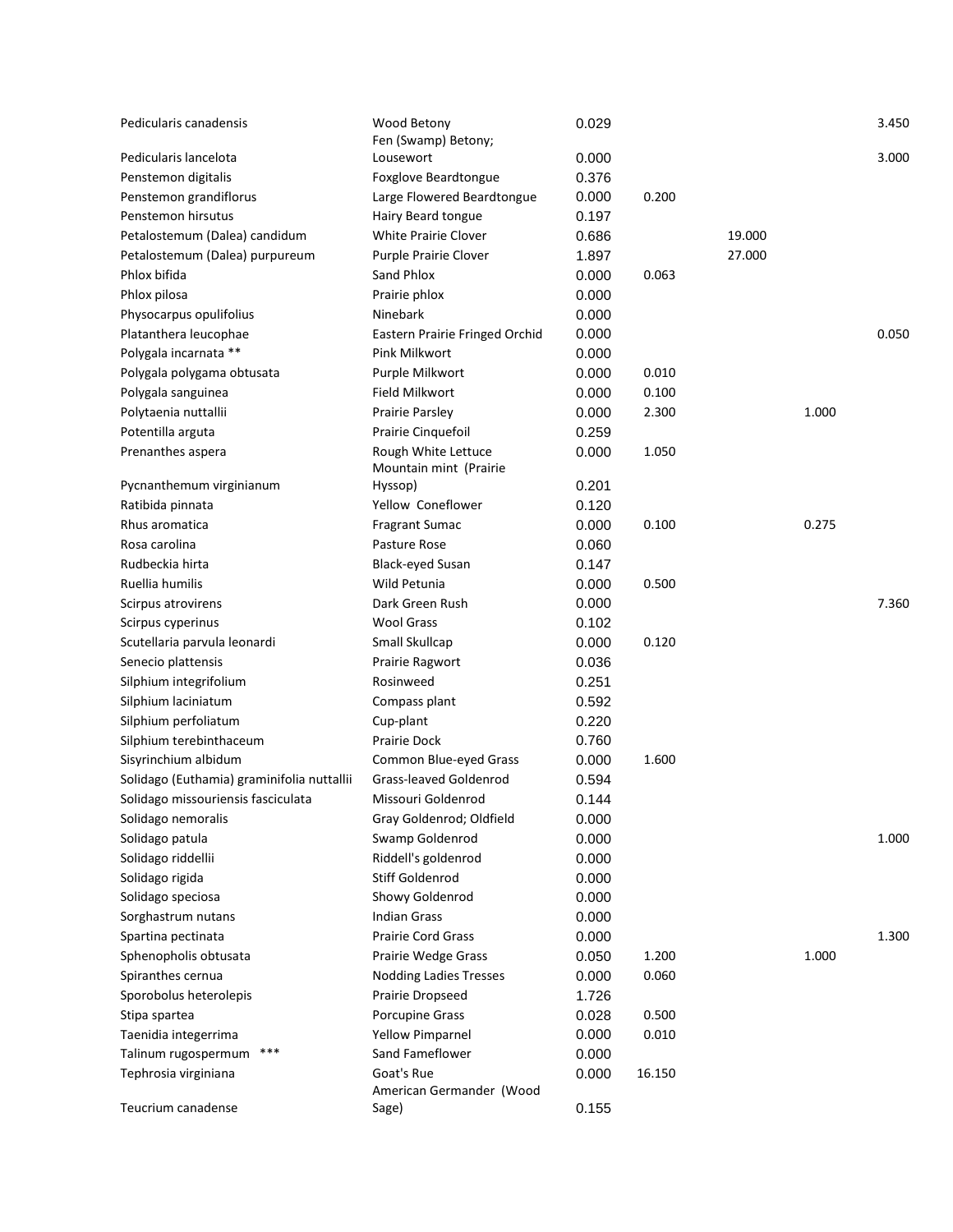| Ohio Spiderwort             | 1.938                        |       |       |
|-----------------------------|------------------------------|-------|-------|
| fruited)<br>Horse Gentian   | 0.000                        |       | 1.500 |
| (Feverwort)(Tinker's Weed)  | 0.000                        | 0.125 |       |
| <b>Blue Vervain</b>         | 0.130                        |       |       |
| Narrow-leaved Vervain       | 0.000                        | 0.010 |       |
| Hoary Vervain               | 0.481                        |       |       |
| Hairy White Vervain         | 0.011                        |       |       |
| Culver's Root               | 0.181                        |       |       |
| <b>Birdsfoot Violet</b>     | 0.000                        | 0.500 |       |
| <b>Prairie Violet</b>       | 0.000                        |       |       |
| Arrow-leaved violet         | 0.000                        | 0.020 |       |
| <b>Kittentails</b>          | 0.000                        | 0.188 |       |
| Heart-leaved Meadow Parsnip | 0.032                        | 3.700 |       |
| Golden Alexanders           | 0.503                        |       |       |
| combine                     | 6.082                        |       |       |
| combine                     | 4.927                        |       |       |
| combine                     | 10.810                       |       |       |
|                             | Early Horse Gentian (Orange- |       |       |

Note: The aster and goldenrod combine mix contained: smooth aster, sky-blue aster, silky aster, old field goldenrod, showy goldenrod, Missouri goldenrod, stiff goldenrod, round headed bush clover, Liatris aspera, and Echinacea pallida. The value of 0000 means that the species was accounted for in a combine mix.

\*\*The excel spreadsheet where this list was copied from is found T:\Nachusa Project\Stewardship\PLANTING HISTORIES & INVENTORIES\Planting 122 Crew CCK East 103 Acres 2016.

**Map:**